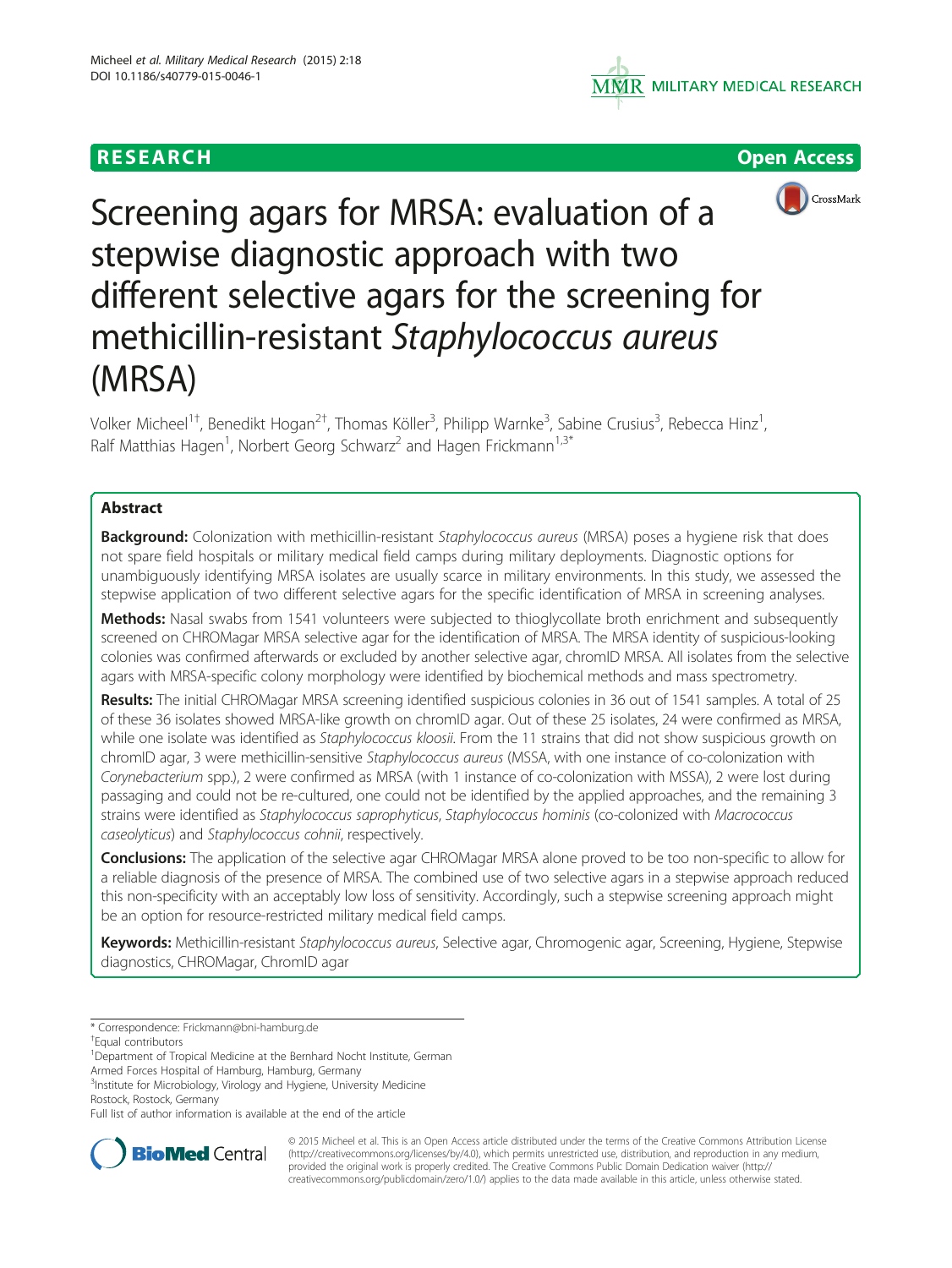## Background

Colonization with methicillin-resistant Staphylococcus aureus (MRSA) poses a relevant public health threat worldwide. Soldiers are at risk as well, both during exercises and on deployment. MRSA is readily transmissible and shows high tenacity, potentially leading to outbreak situations as previously occurred for military trainees in San Diego, California [[1\]](#page-4-0). The nostrils and mucous membranes of the upper respiratory tract are typical sites of colonization [[2\]](#page-4-0) from which nosocomial spread may occur. Such colonization with MRSA has been demonstrated for US soldiers irrespective of their current deployment situations [\[3](#page-4-0)].

The disease spectrum caused by Staphylococcus aureus ranges from mild to moderate skin and soft tissue infections to life-threatening systemic infections [\[4](#page-4-0)]. Impressively high percentages of MRSA-induced abscesses have been identified in American soldiers [\[5](#page-4-0)].

Increasing numbers of MRSA strains have been isolated in hospitals and community settings since the introduction of beta-lactam antibiotics [\[6](#page-4-0), [7](#page-4-0)]. Once introduced, community-associated MRSA strains can readily spread within healthcare facilities [\[8](#page-4-0)] and pose a considerable risk for immunologically compromised trauma patients within military medial field hospitals or camps on deployment.

Reliable screening procedures are needed for the deployment setting to prevent the spread of MRSA from colonized patients by the enforcement of adequate hygiene precautions. Point-of-care PCR systems such as GeneXpert (Cepheid, Sunnyvale, California) deliver rapid results [[9\]](#page-4-0). However, the specificity of the GeneXpert system has been shown to be reduced in cases of mecA gene loss [\[10](#page-4-0), [11\]](#page-4-0); furthermore, such point-of-care devices are not always available.

Chromogenic selective agars are inexpensive and ready-to-use alternatives or amendments [\[12](#page-4-0)] if the basic laboratory infrastructure needed for the growth of bacteria can be provided. Numerous evaluations of MRSAselective agars have been introduced [\[13](#page-4-0)–[56\]](#page-5-0) with acceptable but still improvable results regarding their sensitivities and specificities. In this study, we evaluated a stepwise approach using one selective agar as a screening method and another agar for confirmation testing.

## Methods

A total of 1541 nasal swabs for MRSA screening (agar gel transport single plastic swabs without charcoal, Amies w/o Ch, Copan Italia SpA, Brescia, Italy, 108C.USE) were included in the analysis. The nasal vestibulum of healthy adult volunteers was screened using one swab per study participant. The study population comprised Madagascan civilians. To ensure the privacy of the volunteers, no further details regarding the sampling setting are presented for this technical evaluation in accord with our institutes' ethical standards, which prohibit the assessment and presentation of patient data that do not directly impact the scientific question being assessed. The descriptive analysis of the laboratory procedures presented here does not demand a more detailed presentation of the patient data.

After broth enrichment of the samples in thioglycollate broth (BD, Heidelberg, Germany) for 16–24 h at 37 °C, the cultures were grown on the MRSA selective agar CHROMagar MRSA (MAST Diagnostica, Reinfeld, Germany) for  $40-48$  h at  $37 °C$  as an initial screening step. Suspicious colonies on the CHROMagar MRSA plates, i.e., mauve-colored colonies, were selected and stored at -80 °C in Microbank tubes (Pro-Lab Diagnostics, Bromborough, UK) until further assessment.

As a next step, all isolated strains were grown on another MRSA-selective chromogenic agar, chromID MRSA (bioMérieux, Marcy-l'Étoile, France, reference: Best.-Nr.43 451 (20 units) or Best.-Nr.43 459 (100 units)), for an additional 40–48 h at 37 °C to confirm or contradict the result of the CHROMagar MRSA-based screening. The isolates were grown directly from the Microbank tubes.

All suspicious isolates that were confirmed by chromID MRSA testing, i.e., green colonies on the chromID MRSA agar, were subjected to matrix-assisted laserdesorption-ionization time-of-flight mass-spectrometry (MALDI-TOF-MS) by a Shimadzu/Kratos "AXIMA Assurance" MALDI-TOF mass spectrometer (SHIMADZU Germany Ltd., Duisburg, Germany) as described [[57\]](#page-5-0) for confirmation on the species level. Spectral fingerprints were analyzed using Vitek MS IVD V2 database MS-CE version CLI 2.0.0 (bioMérieux). Commercial BD MAX MRSA PCR (BD, Heidelberg, Germany) was used to verify the identity as MRSA.

Isolates from the CHROMagar MRSA that were not confirmed as MRSA by the growth of suspicious colonies on chromID MRSA were subjected to the following: repeated growth on chromID MRSA agar, penicillin-binding protein 2a (pbp-2a)-latex agglutination (PBP2a Culture Colony Test, Alere Scarborough Inc., Scarborough, Maine, USA), Pastorex Staph-Plus (Bio-Rad, Marnes-la-Coquette, France) latex agglutination targeting clumping factor, protein A and capsular polysaccharides, VITEK-II GP-card (bioMérieux)-based identification and MALDI-TOF-MS (as described above). Antimicrobial susceptibility testing of Staphylococcus aureus strains was performed using the VITEK-II AST-P619-card (bioMérieux) to confirm oxacillin resistance.

For MRSA strains that were incorrectly missed by the chromID MRSA agar confirmation testing, spa typing was performed using the Ridom StaphType standard protocol for PCR and subsequent double-strand sequencing [[58](#page-5-0), [59\]](#page-5-0). Automated sequence allocation was performed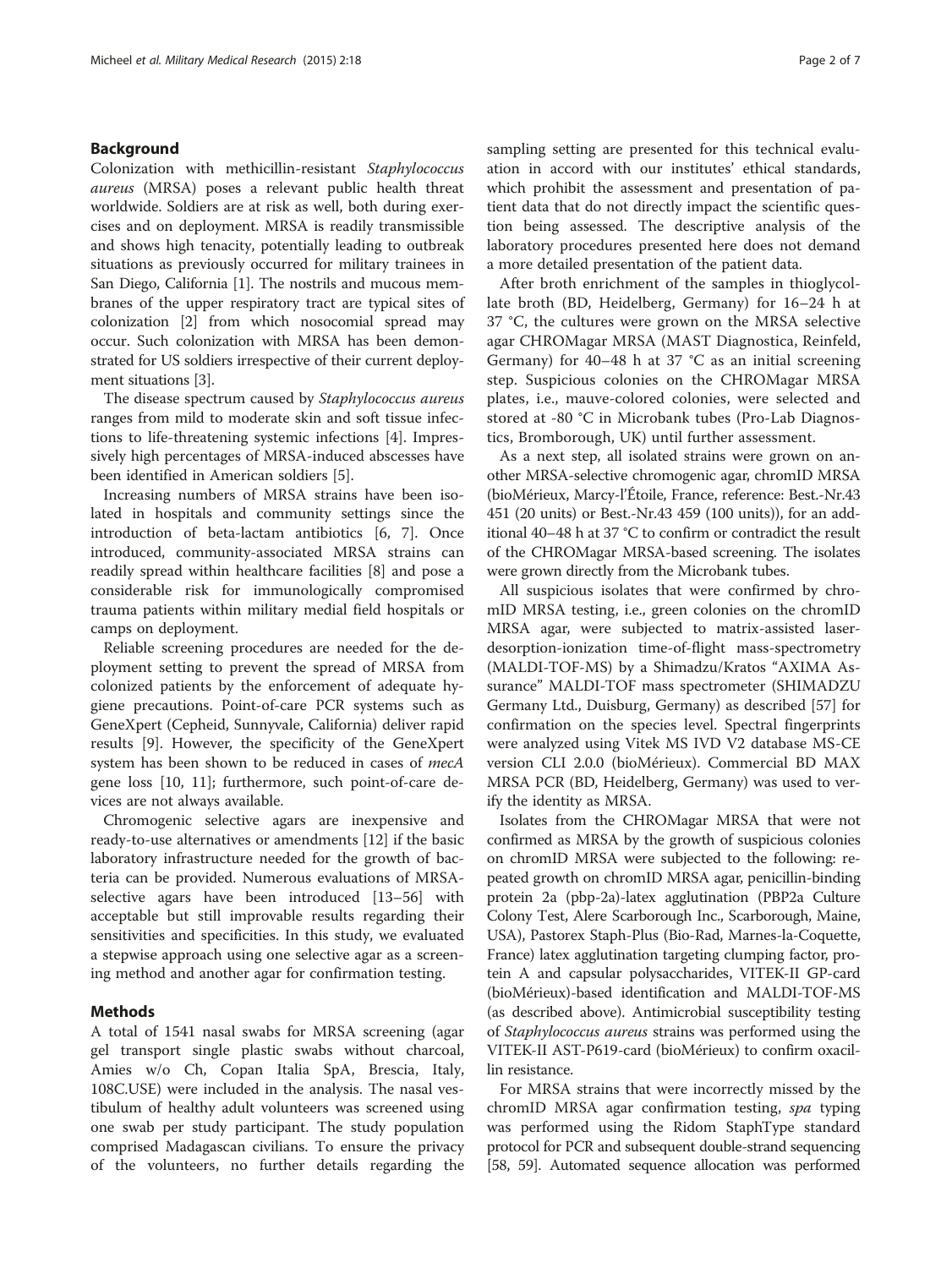using the software Ridom StaphType version 2.2.1 (Ridom Ltd., Würzburg, Germany).

This study was approved by the Ethical Committee of the Ministry of Health of the Republic of Madagascar prior to being conducted (No. 081 - MSANP/CE, 5<sup>th</sup> November 2012).

## Results and discussion

From 36 out of the analyzed 1541 nasal swabs from healthy volunteers, MRSA-suspicious colonies were isolated from the CHROMagar plates after thioglycollate broth enrichment and freezing at -80 °C in Microbank tubes. As reported from previous studies, the sensitivity and specificity of this selective agar for MRSA ranges from 95.4 % to 100 % and 95 % to 100 %, respectively [[60](#page-5-0)–[62](#page-5-0)]. From these 36 strains, 2 did not grow after freezing, so their identity could not be assessed. It is thus theoretically possible that these strains were indeed MRSA.

For the remaining 34 strains, 25 grew on the chromID MRSA agar as MRSA-like green colonies. The previously described ranges of sensitivity and specificity of chromID MRSA agar are 64.5 % to 99.4 % and 98.5 % to 99.4 %, respectively, for the detection of MRSA [\[63\]](#page-5-0). From the 25 strains showing green colonies, 24 out of 25 were confirmed as Staphylococcus aureus by MALDI-TOF-MS and as MRSA by the commercial BD MAX MRSA PCR. However, one strain was misidentified by the combined approach based on CHROMagar MRSA and chromID MRSA agar. MALDI-TOF-MS analysis identified this strain as Staphylococcus kloosii, a coagulase-negative skin colonizer. For the remaining 9 samples, no growth of the culture or growth of non-suspicious white colonies were observed on chromID MRSA agar. Photographs showing the typical examples of the colony morphology on CHROMagar MRSA for 4 out of these 9 samples are depicted in Fig. [1](#page-3-0).

These 9 samples were further investigated by mass spectrometry and biochemical approaches. As described in previous reports [[61](#page-5-0)], small purple colonies of skincolonizing Corynebacterium spp. on CHROMagar MRSA medium might be misidentified as potential MRSA strains by non-experienced investigators.

For one sample, the identification of tiny colonies failed. For three samples, the colonies were identified as coagulase-negative staphylococci, while the VITEK-II GP-cards and MALDI-TOF-MS unanimously identified Staphylococcus saprophyticus, Staphylococcus hominis and Staphylococcus cohnii in these cases. From the sample containing the Staphylococcus hominis strain, the skin-colonizer Macrococcus caseolyticus was also isolated and identified by mass spectrometry. In another three samples, methicillin-sensitive Staphylococcus aureus (MSSA) was confirmed; methicillin-susceptibility was monitored by

pbp-2a-agglutination and VITEK-II AST-619 antimicrobial susceptibility testing. Corynebacterium spp. was observed to be co-colonized with MSSA in one instance.

MRSA was confirmed in two of nine samples, in spite of an initial non-suspicious growth on chromID MRSA agar. However, after repeated growth on chromID MRSA agar, typical green colonies were identified. One of these two MRSA strains did not show characteristically green colonies earlier than 48 h of growth; an additional MSSA strain was isolated from this same sample. The reasons remain unclear why those two additional MRSA strains did not show typical colony color and morphology during the first assessment on chromID MRSA agar. A possible reason might be the fact that the first growth on chromID MRSA agar was performed directly from the Microbank tubes, as strains can tend to grow atypically immediately after thawing after prolonged storage at -80 °C.

To further characterize the two MRSA strains that were missed by initial chromID MRSA agar confirmation testing, spa typing [\[58](#page-5-0), [59\]](#page-5-0) was performed. This rapid and easy-to-use sequence-based molecular tool allows for international phylogenetic comparisons and has widely replaced pulsed field gel electrophoresis as the new gold standard of Staphylococcus aureus typing in Germany [[64](#page-5-0)]. The identified spa types were t314 for the strain that grew after 48 h of incubation on chromID MRSA agar only and t186 for the other strain. The t314 clone is known to be prevalent in Western Africa [[65](#page-5-0)] and the t186 clone in Eastern Africa [[66](#page-5-0)].

In summary, MRSA strains were identified by the applied procedures in 26 of 1541 samples. A combined approach of CHROMagar MRSA selective agar as a screening tool and chromID MRSA agar as a confirmation tool after thioglycollate broth enrichment identified 24 out of 26 MRSA strains but initially missed two strains. In contrast, a Staphylococcus kloosii strain, which is rarely isolated from human samples, was erroneously considered to be MRSA.

However, one incorrectly attributed strain out of a total of 1541 samples represents an acceptable specificity of the approach. The total sensitivity cannot be estimated, as there was no comparative gold standard for the CHROMagar MRSA screening. Accordingly, one cannot say how many MRSA strains were missed by the initial screening.

The significant advantage of CHROMagar MRSA is the fact that the manufacturer sells the agar not only as ready-to-use agar plates but also as a powder, allowing for easy shipment without proper cooling and production of the plates at the site of deployment. However, if the storage of the powder for up to 2 years is intended, the manufacturer recommends storage at 2 °C to 8 °C. The high number of false positive results due to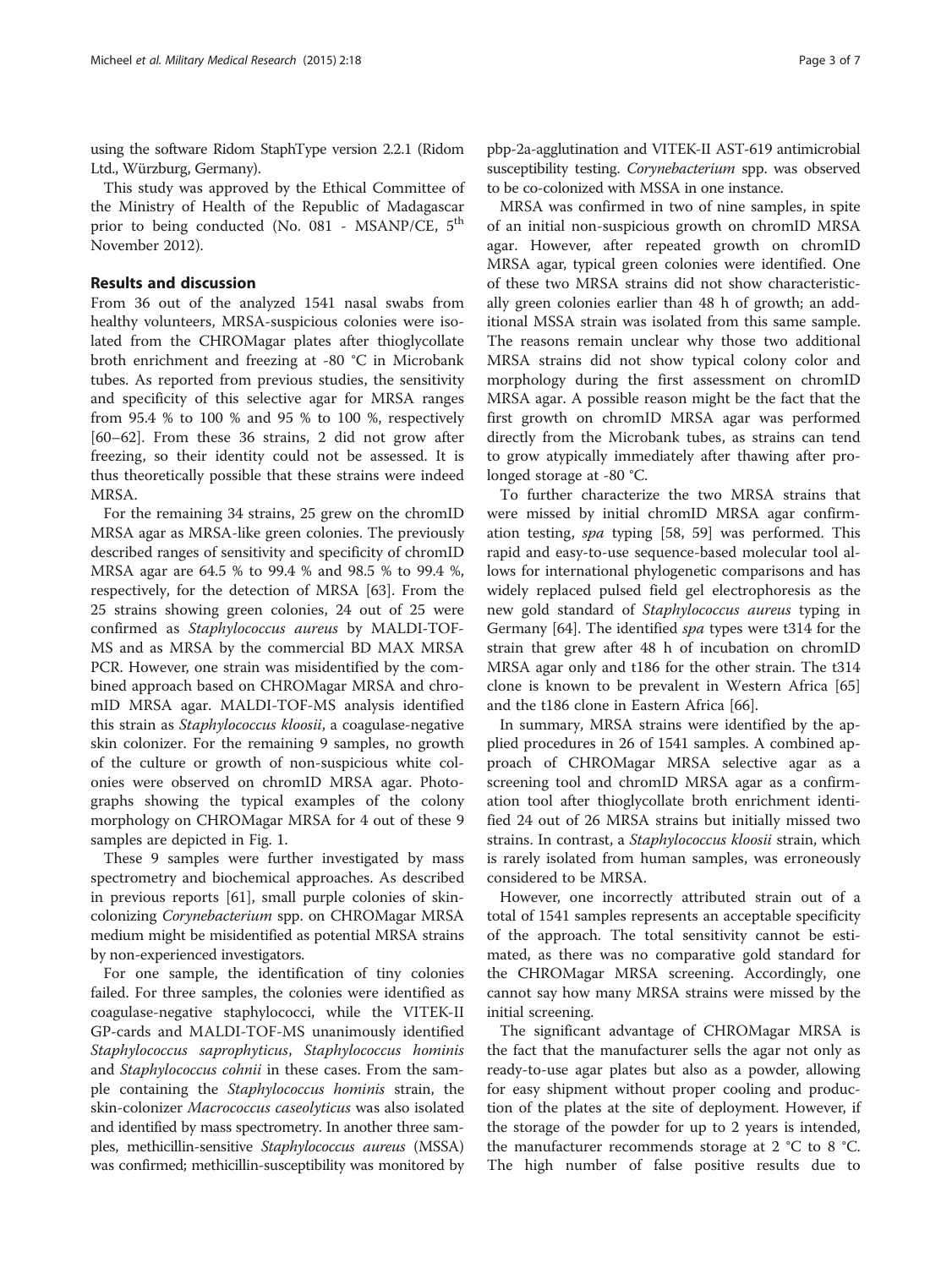<span id="page-3-0"></span>

CHROMagar MRSA screening alone is a point of concern, resulting in an insufficient specificity. The design of the study does not allow for statements on the specificity of a screening based on the solitary use of chromID MRSA agar, as this selective agar was used for confirmation testing only.

However, this was not the only limitation of this study. The fact that the initial inoculation was confined to just one MRSA screening agar was admittedly a major drawback. Accordingly, no proper comparison was possible. The stepwise approach described in this study was a description of field experience and not a comparative study.

The consequences of incorrect suspicions of colonization with MRSA are considerable. This is particularly true if isolation of MRSA-positive patients is enforced as a strategy to prevent nosocomial spread in the field hospital. As shown in several studies [[67](#page-6-0), [68\]](#page-6-0), the isolation of colonized patients leads to reduced nursing quality with poorer outcomes as a result. Accordingly, the usefulness of screening procedures has been discussed with much controversy [\[69](#page-6-0)]. The repeated disinfecting washing of all patients without regard to colonization status would be an alternative regarding infection control [\[70](#page-6-0)–[72\]](#page-6-0) but has not yet been implemented widely.

## Conclusions

If MRSA screening is needed in a resource-restricted medical field camp environment where no alternative approaches for reliable confirmation testing are available, screening with two different MRSA selective agars is an option with an acceptable specificity. CHROMagar MRSA powder can be easily shipped to sites of tropical deployment but bears the risk of misidentifying coagulasenegative staphylococci and MSSA as MRSA if it is used without confirmation testing. Due to the harmful consequences of isolation of MRSA-colonized patients, incorrect identification of colonization with MRSA should be avoided.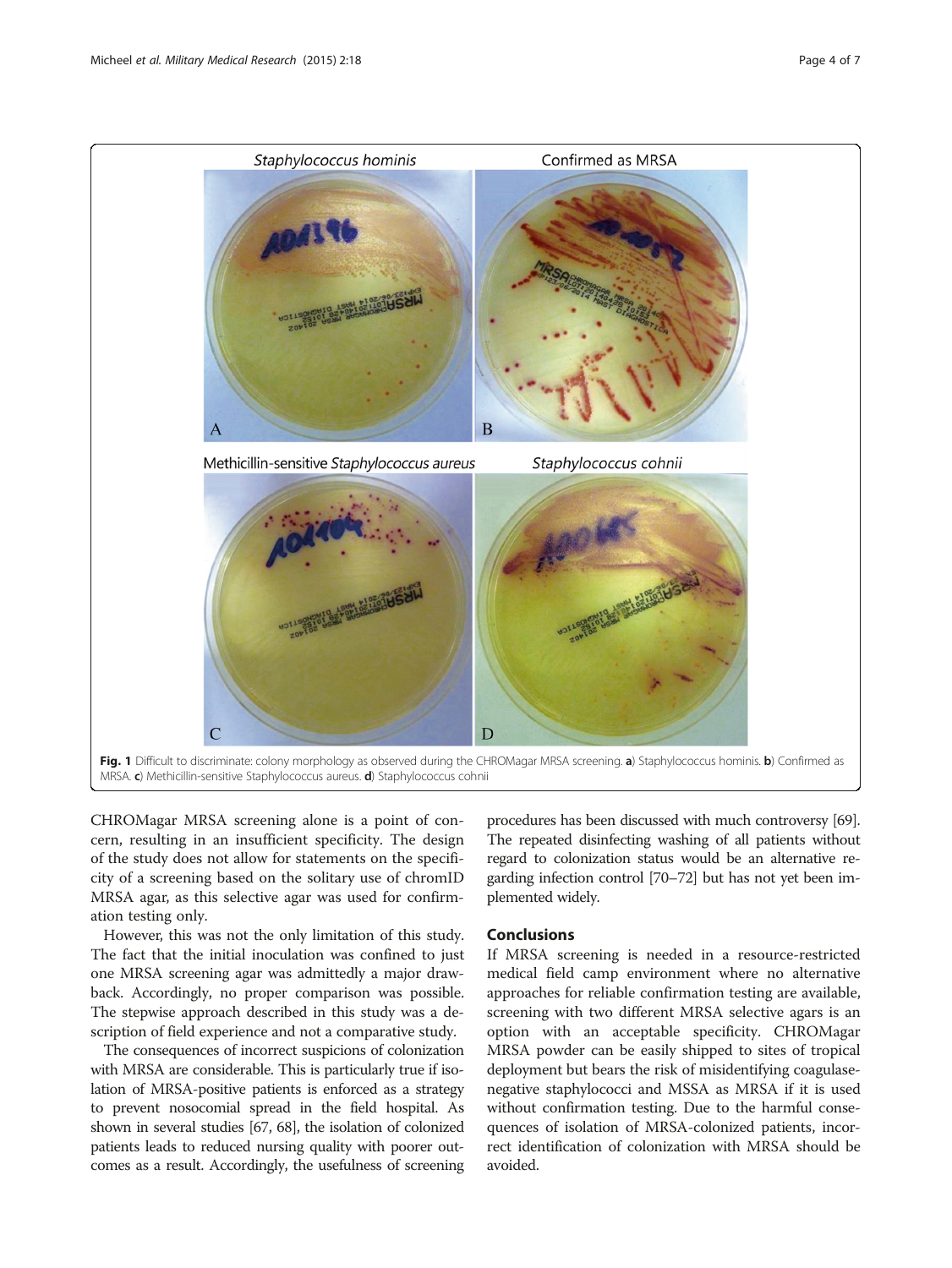### <span id="page-4-0"></span>**Abbreviations**

AST: Antibiotic susceptibility testing; MALDI-TOF-MS: Matrix-assisted laser desorption-ionization time-of-flight mass spectrometry; MRSA: Methicillin-resistant Staphylococcus aureus; MSSA: Methicillin-sensitive Staphylococcus aureus; PBP: Penicillin binding protein; PCR: Polymerase chain reaction; SPP: Species (plural).

#### Competing interests

The authors declare that there is no conflict of interest according to the guidelines of the International Committee of Medical Journal Editors.

## Authors' contributions

VM participated in the laboratory experiments and the assessment of their results. BH collected the samples and participated in writing the manuscript. TK participated in the laboratory experiments and the assessment of their results. PW participated in the laboratory experiments and the assessment of their results as well as in writing the manuscript. SC participated in the laboratory experiments and the assessment of their results. RH participated in writing the manuscript. RMH was responsible for the study design and participated in writing the manuscript. NGS participated in the assessment of the study results. HF was responsible for the study design and participated in result assessment and writing of the manuscript. All authors have read and approved the final manuscript.

#### Acknowledgements

Annett Michel and Steffen Lohr are gratefully acknowledged for excellent technical assistance.

#### Author details

<sup>1</sup>Department of Tropical Medicine at the Bernhard Nocht Institute, German Armed Forces Hospital of Hamburg, Hamburg, Germany. <sup>2</sup>Department of Infectious Disease Epidemiology, Bernhard Nocht Institute for Tropical Medicine Hamburg, Hamburg, Germany. <sup>3</sup>Institute for Microbiology, Virology and Hygiene, University Medicine Rostock, Rostock, Germany.

## Received: 9 December 2014 Accepted: 24 June 2015 Published online: 21 July 2015

#### References

- Campbell KM, Vaughn AF, Russell KL, Smith B, Jimenez DL, Barrozo CP, et al. Risk factors for community-associated methicillin-resistant Staphylococcus aureus infections in an outbreak of disease among military trainees in San Diego, California, in 2002. J Clin Microbiol. 2004;42:4050–403.
- 2. Albrich WC, Harbarth S. Health-care workers: source, vector, or victim of MRSA? Lancet Inf Dis. 2008;8:289–301.
- 3. Vento TJ, Calvano TP, Cole DW, Mende K, Rini EA, Tully CC, et al. Staphylococcus aureus colonization of healthy military service members in the United States and Afghanistan. BMC Infect Dis. 2013;13:325.
- 4. Chambers HF, Deleo FR. Waves of resistance: Staphylococcus aureus in the antibiotic era. Nature Rev Microbiol. 2009;7:629–41.
- 5. Dufresne GW, Wells RD, Pfaff JA. The retrospective prevalence of community-acquired methicillin-resistant Staphylococcus aureus in soft tissue abscesses at two military level I trauma centers. Mil Med. 2008;173:945–8.
- 6. Mediavilla JR, Chen L, Mathema B, Kreiswirth BN. Global epidemiology of community-associated methicillin resistant Staphylococcus aureus (CA-MRSA). Curr Opin Microbiol. 2012;15:588–95.
- 7. Humphreys H, Grundmann H, Skov R, Lucet JC, Cauda R. Prevention and control of methicillin-resistant Staphylococcus aureus. Clin Microbiol Inf. 2009;15:120–4.
- Gonzalez BE, Rueda AM, Shelburne 3rd SA, Musher DM, Hamill RJ, Hulten KG. Community-associated strains of methicillin-resistant Staphylococccus aureus as the cause of healthcare-associated infection. Infect Control Hosp Epidemiol. 2006;27:1051–6.
- 9. Rossney AS, Herra CM, Brennan GI, Morgan PM, O'Connell B. Evaluation of the Xpert methicillin-resistant Staphylococcus aureus (MRSA) assay using the GeneXpert real-time PCR platform for rapid detection of MRSA from screening specimens. J Clin Microbiol. 2008;46:3285–90.
- 10. Ciardo DE, Burger S, Payer M, Lee C, McCallum N. GeneXpert captures unstable methicillin-resistant Staphylococcus aureus prone to rapidly losing the mecA gene. J Clin Microbiol. 2010;48:3030–2.
- 11. Blanc DS, Basset P, Nahimana-Tessemo I, Jaton K, Greub G, Zanetti G. High proportion of wrongly identified methicillin-resistant Staphylococcus aureus carriers by use of a rapid commercial PCR assay due to presence of staphylococcal cassette chromosome element lacking the mecA gene. J Clin Microbiol. 2011;49:722–4.
- 12. Wassenberg MW, Kluytmans JA, Box AT, Bosboom RW, Buiting AG, van Elzakker EP, et al. Rapid screening of methicillin-resistant Staphylococcus aureus using PCR and chromogenic agar: a prospective study to evaluate costs and effects. Clin Microbiol Infect. 2010;16:1754–61.
- 13. Teramura H, Sekiguchi J, Shimojima M. Development of the novel chromogenic screening medium for methicillin-resistant Staphylococcus aureus. Diagn Microbiol Infect Dis. 2014;79:473–6.
- 14. Manickam K, Walkty A, Lagacé-Wiens PR, Adam H, Swan B, McAdam B, et al. Evaluation of MRSASelect (™) chromogenic medium for the early detection of methicillin-resistant Staphylococcus aureus from blood cultures. Can J Infect Dis Med Microbiol. 2013;24:e113–6.
- 15. Lee S, Park YJ, Park KG, Jekarl DW, Chae H, Yoo JK, et al. Comparative evaluation of three chromogenic media combined with broth enrichment and the real-time PCR-based Xpert MRSA assay for screening of methicillin-resistant Staphylococcus aureus in nasal swabs. Ann Lab Med. 2013;33:255–60.
- 16. Pletinckx LJ, Dewulf J, De Bleecker Y, Rasschaert G, Goddeeris BM, De Man I. Evaluation of different chromogenic media for the detection of methicillin-resistant Staphylococcus aureus CC398 in broilers. Eur J Clin Microbiol Infect Dis. 2013;32:1023–6.
- 17. Veenemans J, Verhulst C, Punselie R, van Keulen PH, Kluytmans JA. Evaluation of brilliance MRSA 2 agar for detection of methicillin-resistant Staphylococcus aureus in clinical samples. J Clin Microbiol. 2013;51:1026–7.
- 18. Denys GA, Renzi PB, Koch KM, Wissel CM. Three-way comparison of BBL CHROMagar MRSA II, MRSASelect, and spectra MRSA for detection of methicillin-resistant Staphylococcus aureus isolates in nasal surveillance cultures. J Clin Microbiol. 2013;51:202–5.
- 19. Morris K, Wilson C, Wilcox MH. Evaluation of chromogenic meticillinresistant Staphylococcus aureus media: sensitivity versus turnaround time. J Hosp Infect. 2012;81:20–4.
- 20. Van Hoecke F, Deloof N, Claeys G. Performance evaluation of a modified chromogenic medium, ChromID MRSA New, for the detection of methicillin-resistant Staphylococcus aureus from clinical specimens. Eur J Clin Microbiol Infect Dis. 2011;30:1595–8.
- 21. Danial J, Noel M, Templeton KE, Cameron F, Mathewson F, Smith M, et al. Real-time evaluation of an optimized real-time PCR assay versus Brilliance chromogenic MRSA agar for the detection of meticillinresistant Staphylococcus aureus from clinical specimens. J Med Microbiol. 2011;60(Pt 3):323–8.
- 22. Buchan BW, Ledeboer NA. Identification of two borderline oxacillin-resistant strains of Staphylococcus aureus from routine nares swab specimens by one of three chromogenic agars evaluated for the detection of MRSA. Am J Clin Pathol. 2010;134:921–17.
- 23. Yang HY, Suh JT, Lee HJ. Evaluation of commercial selective agars in screening for methicillin-resistant Staphylococcus aureus. Ann Clin Lab Sci. 2010;40:252–6.
- 24. Cesur S, Yildiz E, Irmak H, Aygün Z, Karakoç E, Kinikli S, et al. Evaluation of oxacillin resistance screening agar and chromogenic MRSA agar media for the detection of methicillin resistance in Staphylococcus aureus clinical isolates. Mikrobiyol Bul. 2010;44:279–84 [Article in Turkish].
- 25. Peterson JF, Dionisio AA, Riebe KM, Hall GS, Wilson DA, Whittier S, et al. Alternative use for spectra MRSA chromogenic agar in detection of methicillin-resistant Staphylococcus aureus from positive blood cultures. J Clin Microbiol. 2010;48:2265–7.
- 26. Havill NL, Boyce JM. Evaluation of a new selective medium, BD BBL CHROMagar MRSA II, for detection of methicillin-resistant Staphylococcus aureus in stool specimens. J Clin Microbiol. 2010;48:2228–30.
- 27. Van Vaerenbergh K, Cartuyvels R, Coppens G, Frans J, Van den Abeele AM, De Beenhouwer H, et al. Performance of a new chromogenic medium, BBL CHROMagar MRSA II (BD), for detection of methicillin-resistant Staphylococcus aureus in screening samples. J Clin Microbiol. 2010;48:1450–1.
- 28. Harrington AT, Mahlen SD, Clarridge 3rd JE. Significantly larger numbers of methicillin-resistant Staphylococcus aureus bacteria are recovered from polymicrobial respiratory and wound sites by use of chromogenic primary media than by use of conventional culture. J Clin Microbiol. 2010;48:1350–3.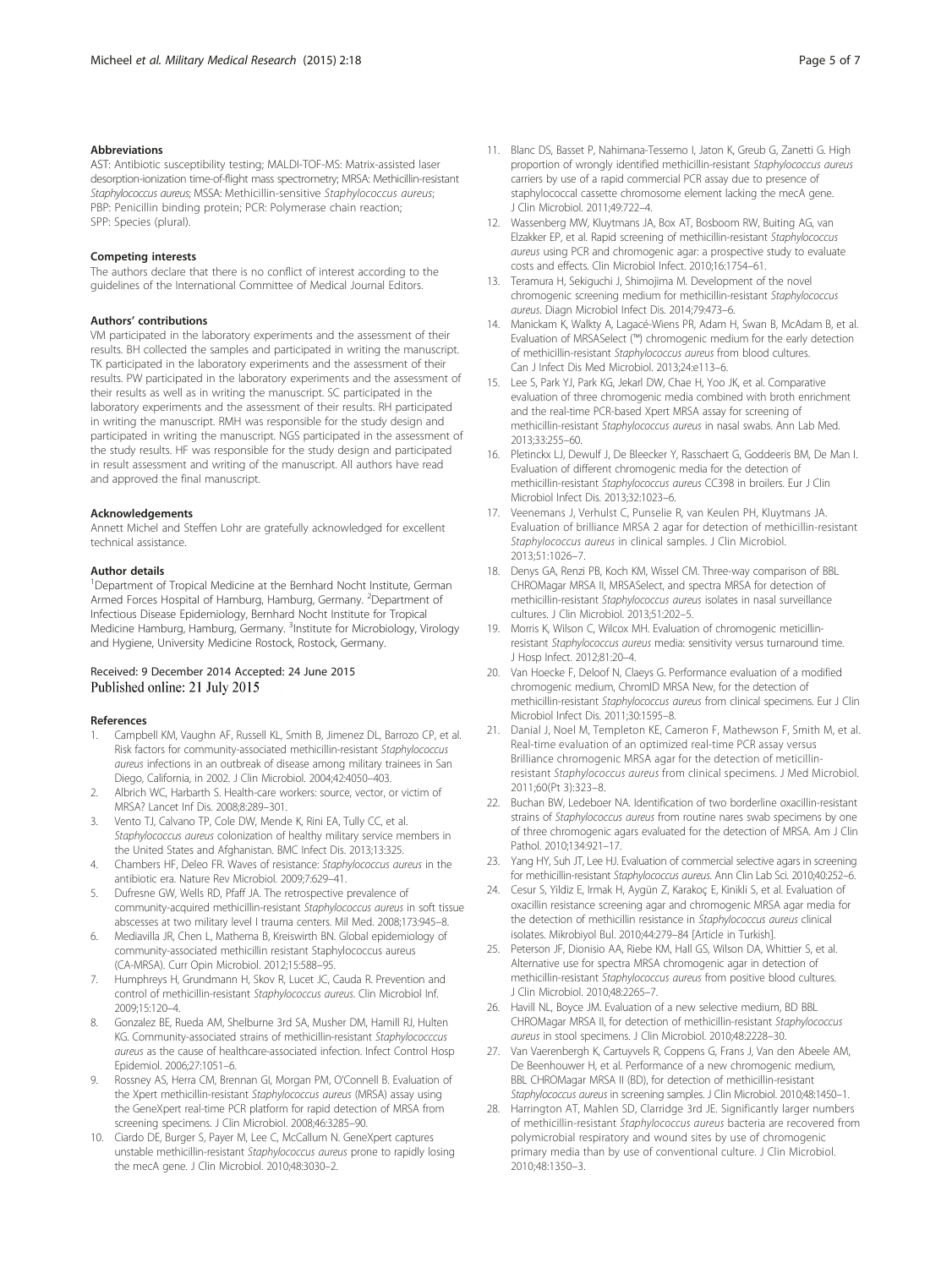- <span id="page-5-0"></span>29. Malhotra-Kumar S, Abrahantes JC, Sabiiti W, Lammens C, Vercauteren G, Ieven M, et al. Evaluation of chromogenic media for detection of methicillin-resistant Staphylococcus aureus. J Clin Microbiol. 2010;48:1040–6.
- 30. Peterson JF, Riebe KM, Hall GS, Wilson D, Whittier S, Palavecino E, et al. Spectra MRSA, a new chromogenic agar medium to screen for methicillinresistant Staphylococcus aureus. J Clin Microbiol. 2010;48:215–9.
- 31. Wolk DM, Marx JL, Dominguez L, Driscoll D, Schifman RB. Comparison of MRSASelect Agar, CHROMagar Methicillin-Resistant Staphylococcus aureus (MRSA) Medium, and Xpert MRSA PCR for detection of MRSA in Nares: diagnostic accuracy for surveillance samples with various bacterial densities. J Clin Microbiol. 2009;47:3933–6.
- 32. Bischof LJ, Lapsley L, Fontecchio K, Jacosalem D, Young C, Hankerd R, et al. Comparison of chromogenic media to BD GeneOhm methicillin-resistant Staphylococcus aureus (MRSA) PCR for detection of MRSA in nasal swabs. J Clin Microbiol. 2009;47:2281–3.
- 33. Carson J, Lui B, Rosmus L, Rennick H, Fuller J. Interpretation of MRSASelect screening agar at 24 h of incubation. J Clin Microbiol. 2009;47:566–8.
- 34. Tandé D, Garo B, Ansart S, Lejeune B. Efficiency of CHROMagar-MRSA in detecting meticillin-resistant Staphylococcus aureus in a routine setting. J Hosp Infect. 2008;70:388–9.
- 35. Nonhoff C, Denis O, Brenner A, Buidin P, Legros N, Thiroux C, et al. Comparison of three chromogenic media and enrichment broth media for the detection of methicillin-resistant Staphylococcus aureus from mucocutaneous screening specimens: Comparison of MRSA chromogenic media. Eur J Clin Microbiol Infect Dis. 2009;28:363–9.
- 36. Lee S, Park YJ, Yoo JH, Kahng J, Jeong IH, Kwon YM, et al. Comparison of culture screening protocols for methicillin-resistant Staphylococcus aureus (MRSA) using a chromogenic agar (MRSA-Select). Ann Clin Lab Sci. 2008;38:254–7.
- 37. van Hal SJ, Jennings Z, Stark D, Marriott D, Harkness J. MRSA detection: comparison of two molecular methods (BD GeneOhm PCR assay and Easy-Plex) with two selective MRSA agars (MRSA-ID and Oxoid MRSA) for nasal swabs. Eur J Clin Microbiol Infect Dis. 2009;28:47–53.
- 38. Grandin S, Deschamps C, Magdoud F, Zihoune N, Branger C, Eveillard M. Evaluation of the impact of different lengths of pre-enrichment in a nutritive broth and prolonged incubation of MRSA-ID, a chromogenic agar medium, on its performances for identifying methicillin-resistant Staphylococcus aureus in screening samples. Pathol Biol (Paris). 2009;57:e37–42 [Article in French].
- 39. Krishna BV, Smith M, McIndeor A, Gibb AP, Dave J. Evaluation of chromogenic MRSA medium, MRSA select and Oxacillin Resistance Screening Agar for the detection of methicillin-resistant Staphylococcus aureus. J Clin Pathol. 2008;61:841–3.
- 40. Lagacé-Wiens PR, Alfa MJ, Manickam K, Harding GK. Reductions in workload and reporting time by use of methicillin-resistant Staphylococcus aureus screening with MRSASelect medium compared to mannitol-salt medium supplemented with oxacillin. J Clin Microbiol. 2008;46:1174–7.
- 41. Cherkaoui A, Renzi G, François P, Schrenzel J. Comparison of four chromogenic media for culture-based screening of meticillin-resistant Staphylococcus aureus. J Med Microbiol. 2007;56(Pt4):500–3.
- 42. van Loo IH, van Dijk S, Verbakel-Schelle I, Buiting AG. Evaluation of a chromogenic agar (MRSASelect) for the detection of meticillin-resistant Staphylococcus aureus with clinical samples in The Netherlands. J Med Microbiol. 2007;56(Pt4):491–4.
- 43. Han Z, Lautenbach E, Fishman N, Nachamkin I. Evaluation of mannitol salt agar, CHROMagar Staph aureus and CHROMagar MRSA for detection of meticillin-resistant Staphylococcus aureus from nasal swab specimens. J Med Microbiol. 2007;56(Pt 1):43–6.
- 44. Compernolle V, Verschraegen G, Claeys G. Combined use of Pastorex Staph-Plus and either of two new chromogenic agars, MRSA ID and CHROMagar MRSA, for detection of methicillin-resistant Staphylococcus aureus. J Clin Microbiol. 2007;45:154–8.
- 45. Louie L, Soares D, Meaney H, Vearncombe M, Simor AE. Evaluation of a new chromogenic medium, MRSA select, for detection of methicillin-resistant Staphylococcus aureus. J Clin Microbiol. 2006;44:4561–3.
- 46. Harriau P, Ruffel F, Lardy JB. Use of BioRad plating agar MRSASelect for the daily detection of methicillin resistant staphylococci isolated from samples taken from blood culture bottles. Pathol Biol (Paris). 2006;54:506–9 [Article in French].
- 47. Diederen BM, van Leest CM, van Duijn I, Willemse P, van Keulen PH, Kluytmans JA. Evaluation of S. aureus ID, a chromogenic agar medium for the detection of Staphylococcus aureus. Infection. 2006;34:95–7.
- 48. Ben Nsira S, Dupuis M, Leclercq R. Evaluation of MRSA Select, a new chromogenic medium for the detection of nasal carriage of methicillinresistant Staphylococcus aureus. Int J Antimicrob Agents. 2006;27:561–4.
- 49. Nguyen Van JC, Kitzis MD, Ly A, Chalfine A, Carlet J, Ben Ali A, et al. Detection of nasal colonization methicillin-resistant Staphylococcus aureus: a prospective study comparing real-time genic amplification assay vs selective chromogenic media. Pathol Biol (Paris). 2006;54:285–92. Article in French].
- 50. Stoakes L, Reyes R, Daniel J, Lennox G, John MA, Lannigan R, et al. Prospective comparison of a new chromogenic medium, MRSASelect, to CHROMagar MRSA and mannitol-salt medium supplemented with oxacillin or cefoxitin for detection of methicillin-resistant Staphylococcus aureus. J Clin Microbiol. 2006;44:637–9.
- 51. Diederen BM, van Leest ML, van Duijn I, Willemse P, van Keulen PH, Kluytmans JA. Performance of MRSA ID, a new chromogenic medium for detection of methicillin-resistant Staphylococcus aureus. J Clin Microbiol. 2006;44:586–8.
- 52. Flayhart D, Hindler JF, Bruckner DA, Hall G, Shrestha RK, Vogel SA, et al. Multicenter evaluation of BBL CHROMagar MRSA medium for direct detection of methicillin-resistant Staphylococcus aureus from surveillance cultures of the anterior nares. J Clin Microbiol. 2005;43:5536–40.
- 53. Perry JD, Davies A, Butterworth LA, Hopley AL, Nicholson A, Gould FK. Development and evaluation of a chromogenic agar medium for methicillin-resistant Staphylococcus aureus. J Clin Microbiol. 2004;42:4519–23.
- 54. Taguchi H, Kaneko T, Onozaki M, Kubo R, Kamiya S. Evaluation of a new chromogenic medium for isolation of MRSA. Kansenshogaku Zasshi. 2004;78:54–8. Article in Japanese].
- 55. Apfalter P, Assadian O, Kalczyk A, Lindenmann V, Makristathis A, Mustafa S, et al. Performance of a new chromogenic oxacillin resistance screen medium (Oxoid) in the detection and presumptive identification of methicillin-resistant Staphylococcus aureus. Diagn Microbiol Infect Dis. 2002;44:209–11.
- 56. Merlino J, Leroi M, Bradbury R, Veal D, Harbour C. New chromogenic identification and detection of Staphylococcus aureus and methicillinresistant S. aureus. J Clin Microbiol. 2000;38:2378–80.
- 57. Frickmann H, Christner M, Donat M, Berger A, Essig A, Podbielski A, et al. haemolyticus by fluorescence in situ hybridization (FISH) and two matrix-assisted laser-desorption-ionization time-of-flight mass spectrometry (MALDI-TOF-MS) platforms. PLoS One. 2013;8:e63222.
- 58. Harmsen D, Claus H, Witte W, Rothganger J, Claus H, Turnwald D, et al. Typing of methicillin-resistant Staphylococcus aureus in a university hospital setting by using novel software for spa repeat determination and database management. J Clin Microbiol. 2003;41:5442–8.
- 59. Mellmann A, Weniger T, Berssenbrügge C, Rothgänger J, Sammeth M, Stoye J, et al. Based Upon Repeat Pattern (BURP): an algorithm to characterize the long-term evolution of Staphylococcus aureus populations based on spa polymorphisms. BMC Microbiol. 2007;7:98.
- 60. Diederen B, van Duijn I, van Belkum A, Willemse P, van Keulen P, Kluytmans J. Performance of CHROMagar MRSA Medium for detection of Methicillinresistant Staphylococcus aureus. J Clin Microbiol. 2005;43:1925–7.
- 61. Loulergue J, de Gialluly C, Morange V, Hostein A, van der Mee-Marquet N, Quentin R. Evaluation of a new chromogenic medium for isolation and presumptive identification of Methicillin-resistant Staphylococcus aureus from human clinical specimens. Eur J Clin Microbiol Inf Dis. 2006;25:407–9.
- 62. Rahbar M, Islami P, Saremi M. Evaluation of a new CHROMagar medium for detection of Methicillin-resistant Staphylococcus aureus. PJBS. 2008;11:496–8.
- 63. Verkade E, Ferket M, Kluytmans J. Clinical evaluation of Oxoid Brilliance MRSA agar in comparison with bioMerieux MRSA ID medium for detection of livestock-associated Methicillin-resistant Staphylococcus aureus. J Med Microbiol. 2011;60(Pt 7):905–8.
- 64. Frickmann H, Gawlik PP, Crusius S, Podbielski A. The current role of pulsedfield gel electrophoresis in Methicillin-resistant Staphylococcus aureus (MRSA) typing and the retrospective identification of outbreaks. Eu J Microbiol Imunol (Bp). 2012;2:128–33.
- 65. Egyr B, Guardabassi L, Sorum M, Nielsen SS, Kolekang A, Frimpong E, et al. Molecular epidemiology and antimicrobial susceptibility of clinical Staphylococcus aureus from healthcare institutions in Ghana. PLoS One. 2014;9:e89716.
- 66. Moremi N, Mshana SE, Kamugisha E, Kataraihya J, Tappe D, Vogel E, et al. Predominance of Methicillin resistant Staphylococcus aureus -St88 and new ST1797 causing wound infection and abscesses. J Infect Dev Ctries. 2012;6:620–5.